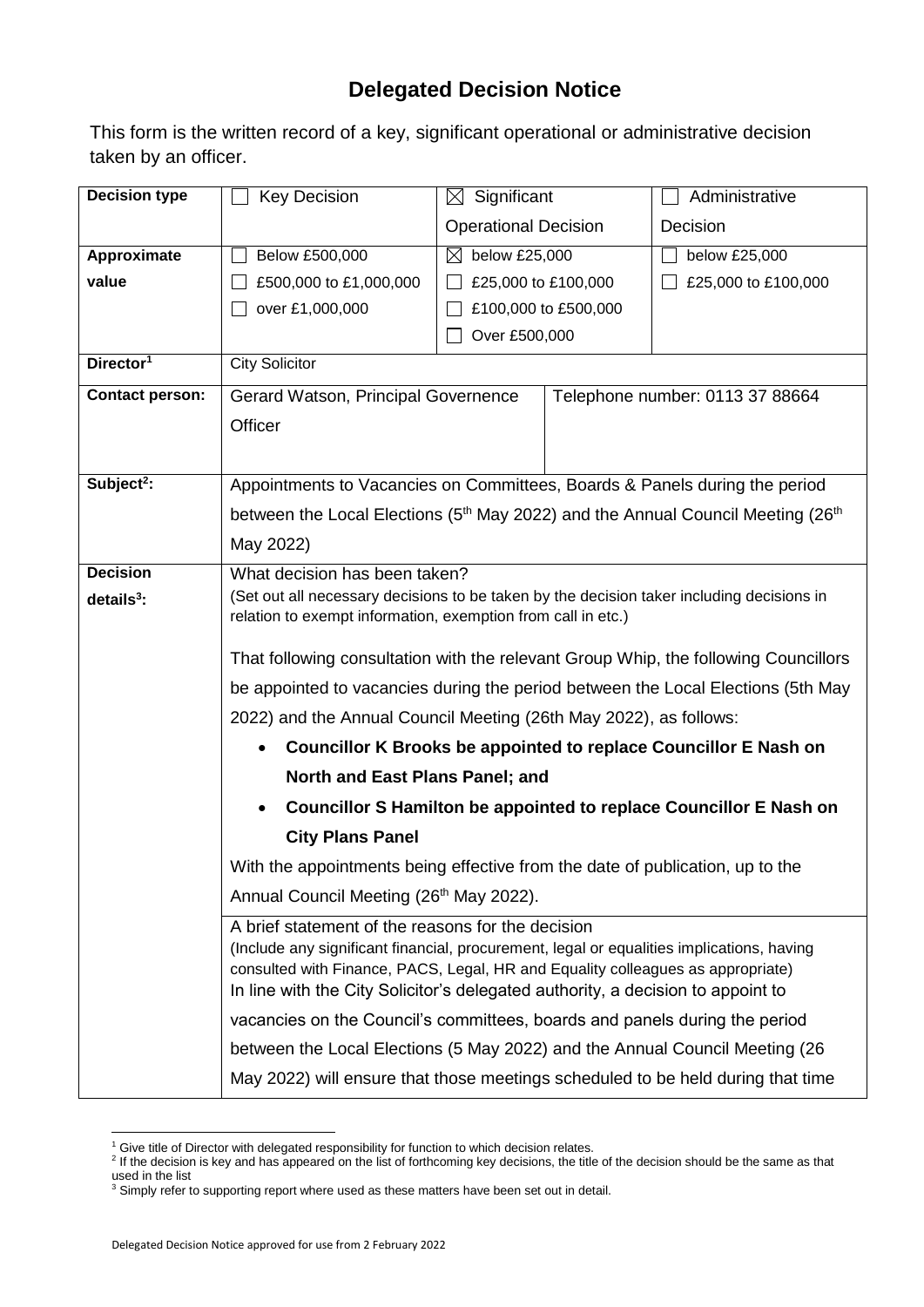|                            | can proceed with adequate and appropriate membership levels. Such                                                                                                                                                                                                                                                                                                                                                                                                            |  |  |  |  |  |
|----------------------------|------------------------------------------------------------------------------------------------------------------------------------------------------------------------------------------------------------------------------------------------------------------------------------------------------------------------------------------------------------------------------------------------------------------------------------------------------------------------------|--|--|--|--|--|
|                            | appointments will last for the period leading up to the Annual Council meeting.<br>Brief details of any alternative options considered and rejected by the decision<br>maker at the time of making the decision<br>An alternative option would be to not appoint to such vacancies, however, pursuing<br>this option would present the risk of Committee, Board and Panel meetings taking<br>place during this period which did not have adequate and appropriate membership |  |  |  |  |  |
|                            |                                                                                                                                                                                                                                                                                                                                                                                                                                                                              |  |  |  |  |  |
|                            |                                                                                                                                                                                                                                                                                                                                                                                                                                                                              |  |  |  |  |  |
|                            |                                                                                                                                                                                                                                                                                                                                                                                                                                                                              |  |  |  |  |  |
|                            |                                                                                                                                                                                                                                                                                                                                                                                                                                                                              |  |  |  |  |  |
|                            | levels                                                                                                                                                                                                                                                                                                                                                                                                                                                                       |  |  |  |  |  |
|                            |                                                                                                                                                                                                                                                                                                                                                                                                                                                                              |  |  |  |  |  |
| <b>Affected wards:</b>     | None                                                                                                                                                                                                                                                                                                                                                                                                                                                                         |  |  |  |  |  |
| <b>Details of</b>          |                                                                                                                                                                                                                                                                                                                                                                                                                                                                              |  |  |  |  |  |
| consultation               | <b>Executive Member</b>                                                                                                                                                                                                                                                                                                                                                                                                                                                      |  |  |  |  |  |
| undertaken <sup>4</sup> :  | N/a                                                                                                                                                                                                                                                                                                                                                                                                                                                                          |  |  |  |  |  |
|                            | <b>Ward Councillors</b>                                                                                                                                                                                                                                                                                                                                                                                                                                                      |  |  |  |  |  |
|                            | N/a                                                                                                                                                                                                                                                                                                                                                                                                                                                                          |  |  |  |  |  |
|                            | Chief Digital and Information Officer <sup>5</sup>                                                                                                                                                                                                                                                                                                                                                                                                                           |  |  |  |  |  |
|                            | N/a                                                                                                                                                                                                                                                                                                                                                                                                                                                                          |  |  |  |  |  |
|                            | Chief Asset Management and Regeneration Officer <sup>6</sup>                                                                                                                                                                                                                                                                                                                                                                                                                 |  |  |  |  |  |
|                            | N/a                                                                                                                                                                                                                                                                                                                                                                                                                                                                          |  |  |  |  |  |
|                            | <b>Others</b>                                                                                                                                                                                                                                                                                                                                                                                                                                                                |  |  |  |  |  |
|                            | Relevant Group Whips, via the relevant Group Office Manager                                                                                                                                                                                                                                                                                                                                                                                                                  |  |  |  |  |  |
| Implementation             | Officer accountable, and proposed timescales for implementation                                                                                                                                                                                                                                                                                                                                                                                                              |  |  |  |  |  |
|                            | Principal Governance Officer. The appointments are effective from the date of publication,                                                                                                                                                                                                                                                                                                                                                                                   |  |  |  |  |  |
|                            | up to the Annual Council Meeting (26th May 2022).                                                                                                                                                                                                                                                                                                                                                                                                                            |  |  |  |  |  |
| List of                    | Date Added to List: - N/a                                                                                                                                                                                                                                                                                                                                                                                                                                                    |  |  |  |  |  |
| Forthcoming                |                                                                                                                                                                                                                                                                                                                                                                                                                                                                              |  |  |  |  |  |
| Key Decisions <sup>7</sup> | If Special Urgency or General Exception a brief statement of the reason why it is<br>impracticable to delay the decision                                                                                                                                                                                                                                                                                                                                                     |  |  |  |  |  |
|                            | N/a                                                                                                                                                                                                                                                                                                                                                                                                                                                                          |  |  |  |  |  |
|                            | If Special Urgency Relevant Scrutiny Chair(s) approval                                                                                                                                                                                                                                                                                                                                                                                                                       |  |  |  |  |  |
|                            | Signature<br>Date                                                                                                                                                                                                                                                                                                                                                                                                                                                            |  |  |  |  |  |
| <b>Publication of</b>      | If not published for 5 clear working days prior to decision being taken the reason                                                                                                                                                                                                                                                                                                                                                                                           |  |  |  |  |  |
| report <sup>8</sup>        | why not possible:<br>N/a                                                                                                                                                                                                                                                                                                                                                                                                                                                     |  |  |  |  |  |
|                            |                                                                                                                                                                                                                                                                                                                                                                                                                                                                              |  |  |  |  |  |

 4 Include details of any interest disclosed by an elected Member on consultation and the date of any relevant dispensation given.

<sup>&</sup>lt;sup>5</sup> See Officer Delegation Scheme (Executive Functions) CDIO must be consulted in relation to all matters relating to the Council's use of digital technology

<sup>&</sup>lt;sup>6</sup> See Officer Delegation Scheme (Executive Functions) CAMRO must be consulted in relation to all matters relating to the Council's land and buildings.

 $^7$  See Executive and Decision Making Procedure Rule 2.4 - 2.6. Complete this section for key decisions only

<sup>&</sup>lt;sup>8</sup> See Executive and Decision Making Procedure Rule 3.1. Complete this section for key decisions only